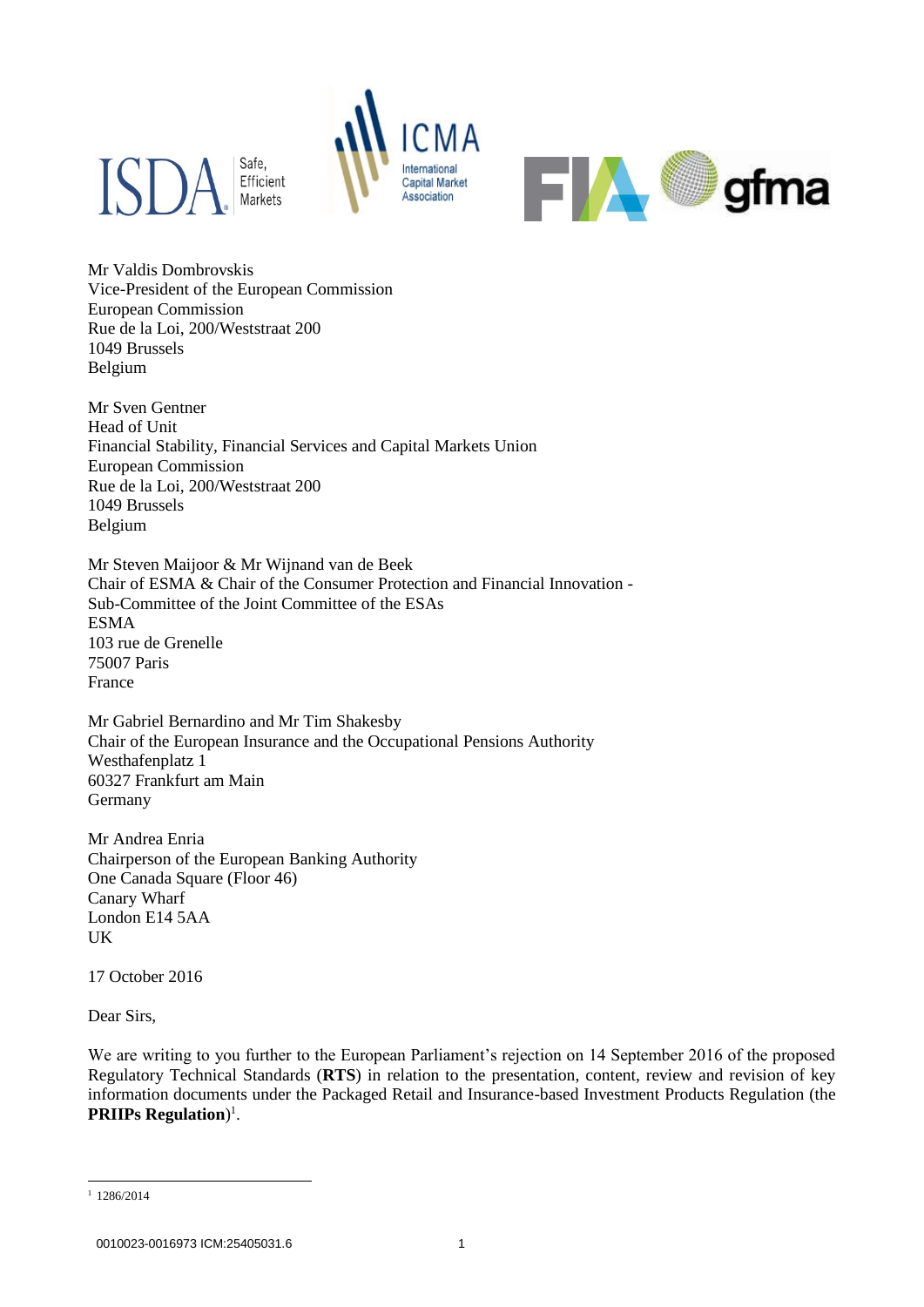The members of the JAC<sup>2</sup> comprise most of the major financial institutions (both investment and private banks) involved, among other things, in the creation, manufacturing and distribution within the EU of structured notes and derivatives. The JAC is therefore well positioned to comment on the specifics of the PRIIPs Regulation and has been actively following and engaging in the regulatory debate and development of the PRIIPs rules. Please see Appendix 1 to this Response for further details of the members of the JAC.

We are strongly in favour of the policy direction which motivated the PRIIPs Regulation. We agree that, as set out in the recent Commission green paper on retail financial services<sup>3</sup>, the integration of the EU retail product market will produce "*choice, transparency and competition in retail financial services to the benefit of European consumers*". A single, harmonised EU-wide Key Information Document (**KID**) is an important step towards the development of this market, and it clearly supports the objective to give retail investors clear and accurate information on the range of PRIIPs and the ability to compare them for suitability and value without being misleading.

However, we are very concerned that the PRIIPs Regulation is due to apply as of 31 December 2016 and there is still no agreed form of Level 2 RTS. We see three potential eventualities as of 31 December:

*Option (a):* The rejected RTS have been very swiftly revised and agreed politically but without any meaningful consultation and apply from 31 December 2016;

*Option (b)*: The PRIIPs Regulation applies with no RTS. The RTS are not yet settled and work to revise the RTS continues so that the RTS are in a form amenable for political agreement; or

*Option (c)*: Application of the PRIIPs Regulation is delayed to allow sufficient time for the RTS to be settled. There will need to be sufficient time for the industry to review, comment and act upon its contents.

There is an urgent need for open communication with market participants as to the intended outcome. Lack of forthcoming information is damaging to the markets and undermines the ability of stakeholders to participate in the markets.

**However, in our view, given there are now only two and a half calendar months until the application of the PRIIPs Regulation, the only viable option to safeguard the interests of retail investors and ensure properly functioning markets is Option (c), where the application of the PRIIPs Regulation is postponed**.

We have set out below the reasons why we consider this to be the only viable course of action.

## **1. Option (a) is not viable - repeated delays in the legislative process and the absence of final RTS means that PRIIPs manufacturers do not have time to comply with the timetable for application of the PRIIPs Regulation. The timetable is no longer tenable.**

The clear intention of the PRIIPs Regulation is that a final version of the RTS should be published and provided to the Commission in sufficient time for the industry to reflect this in its preparations for implementation. This has not happened:

- Importantly, the work items under Articles 10(2) and 13(5) were required to be provided by 31 December 2015. This date was missed and those work items were included with the work on Article 8(5) in the draft RTS published in March 2016.
- Further slippage occurred when the Council exercised its option to allow an extra month for the RTS to be considered under Article 31 of the PRIIPs Regulation (i.e. until the end of September 2016). See [http://data.consilium.europa.eu/doc/document/ST-10955-2016-INIT/en/pdf.](http://data.consilium.europa.eu/doc/document/ST-10955-2016-INIT/en/pdf)

<sup>1</sup> <sup>2</sup>The JAC is sponsored by multiple associations with an interest in retail products. In the first instance, queries may be addressed to  $\frac{f_{\text{taylor}}@$  isda.org. <sup>3</sup> COM(2015) 630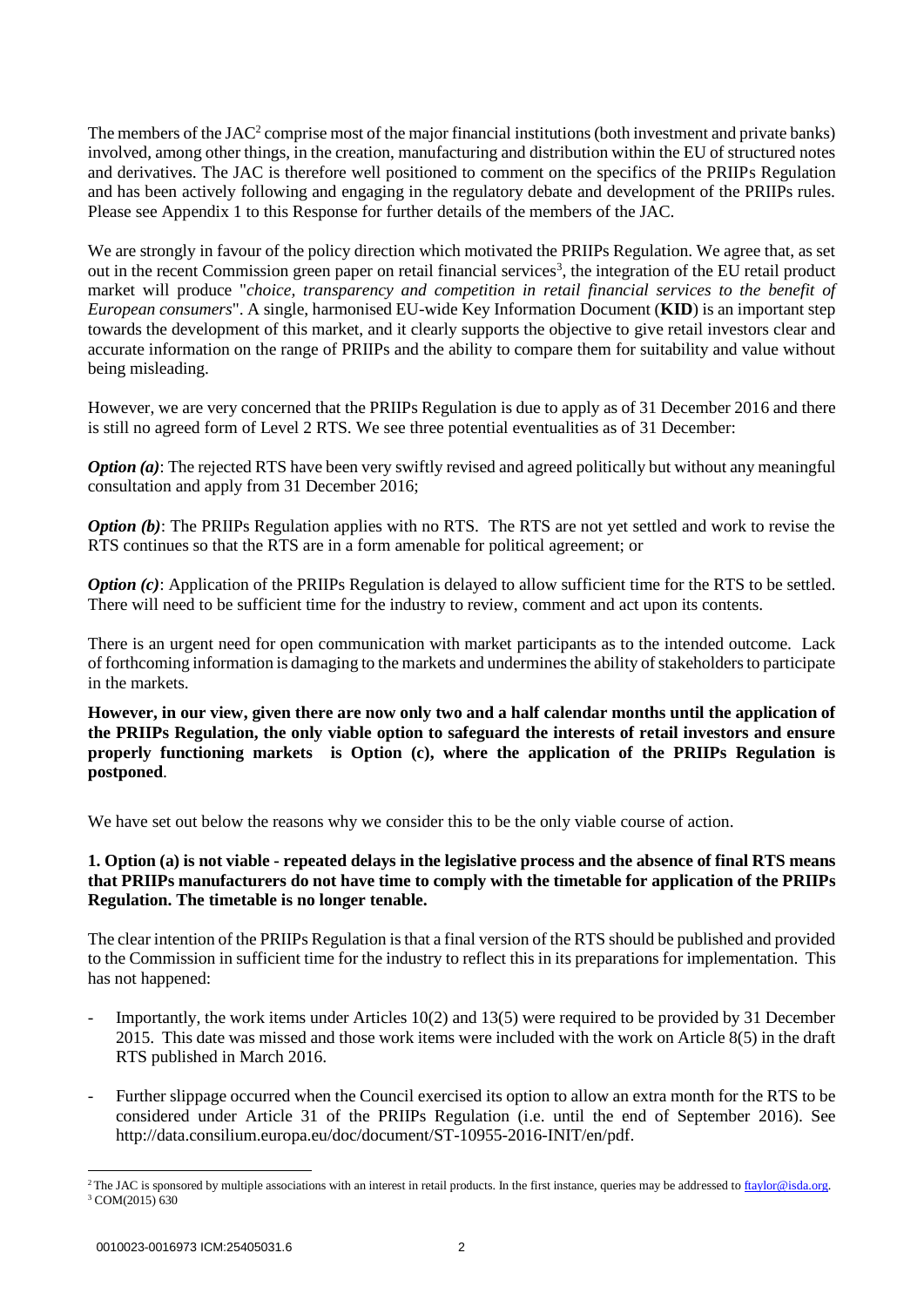Given the permitted timetable for Level 2 work has not been achieved, the political will and intentions of EU legislators in the PRIIPs Regulation are not being followed. **It is possible that challenges could now be made to the legal basis of the PRIIPs Regulation if the RTS are adopted without a meaningful consultation.**

The commitment of the EU to deliver better legislation clearly requires proper consultation. As noted in section 3.2 of the Commission's Better Regulation Guidelines<sup>4</sup>, "Stakeholder consultation is an essential element of *policy preparation and review. Good policy development is built on openness. Stakeholder inputs provide feedback and evidence for all types of evaluation, impact assessments and political decisions"*.

There will certainly not be sufficient time for proper consultation in respect of revised RTS that have been hastily amended to provide a "quick-fix" for the issues with which the Parliament expressed concerns as part of its decision to reject the RTS in September 2016.

# **2. Option (b) is not viable - the detail contained in the RTS is fundamental to the ability to comply with the PRIIPs Regulation**

The technical grounds on which the PRIIPs Regulation can apply in the absence of the Level 2 work are not clear. The two key policy objectives of the PRIIPs regime are comprehensibility and comparability of short form disclosure for in-scope retail products. It is clear from the PRIIPs Regulation that the Level 2 work items are essential in delivering these policy objectives. The main work items are those set out in: Article 8(5) on presentation of a significant proportion of the KID content, Article 10(2) on the review and republication requirement for the KID, and Article 13(5) on arrangements for providing the KID to an investor.

In particular, without the RTS there is no methodology for the summary risk indicator (**SRI**), for how to calculate costs or for the performance scenarios. Without this methodology, manufacturers will necessarily need to make a number of assumptions with the result that different manufacturers may adopt in good faith very different approaches to these items. Even if there is some consistency across some markets, at best this would likely be across national markets only, or across specific product markets. Furthermore, the presentation of these items and the template KID is described in the RTS and, without an agreed form for presenting this information, it is probable that PRIIPs manufacturers will organise the contents of the KID in a variety of formats that best suit their own products and markets. Hence, the key policy objectives of comprehensibility and comparability will not be achieved. Investors are likely to mistrust KIDs from the outset and such trust may never be restored. The PRIIPs regime will then have failed to achieve its aims<sup>5</sup>.

Furthermore, without an RTS, the legal effect of key parts of the PRIIPs Regulation (such as the SRI) is uncertain. European case law has confirmed that only provisions which are sufficiently clear, precise and unconditional can be relied upon by individuals. Therefore, in circumstances where the technical requirements expressly contemplated in the PRIIPs Regulation have still not been provided, the legal status is questionable and is open to challenge.

In this context, the potential for litigation is clear. There are onerous sanctions under Chapter V of the PRIIPs Regulation (including administrative fines of up to EUR 5,000,000 or 3% of the total annual turnover of the legal entity), and these apply for infringements of the KID content requirements or the KID being misleading. If there are no RTS in place, this would bring significant legal risk to manufacturers and distributors of PRIIPs, including in particular a greater potential for claims alleging civil liability on the part of manufacturers, given the lack of detailed rules in respect of the content requirements. Even if competent authorities do not actively pursue potential breaches of the PRIIPs Regulation in any interim period prior to the RTS being finalised, this will not prevent investors launching civil actions. Manufacturers should not be exposed to such legal risk as a result of shortcomings in the legislative process.

**<sup>.</sup>** <sup>4</sup> [http://ec.europa.eu/smart-regulation/guidelines/docs/swd\\_br\\_guidelines\\_en.pdf](http://ec.europa.eu/smart-regulation/guidelines/docs/swd_br_guidelines_en.pdf)

<sup>&</sup>lt;sup>5</sup> We note this view is one that has been echoed by Markus Ferber, MEP, who is reported to have informed a MiFID II workshop held at the EU Parliament on 27 September 2016 that he was "clear in his mind" that the PRIIPs Level 1 text cannot operate in the absence of the Level 2 text.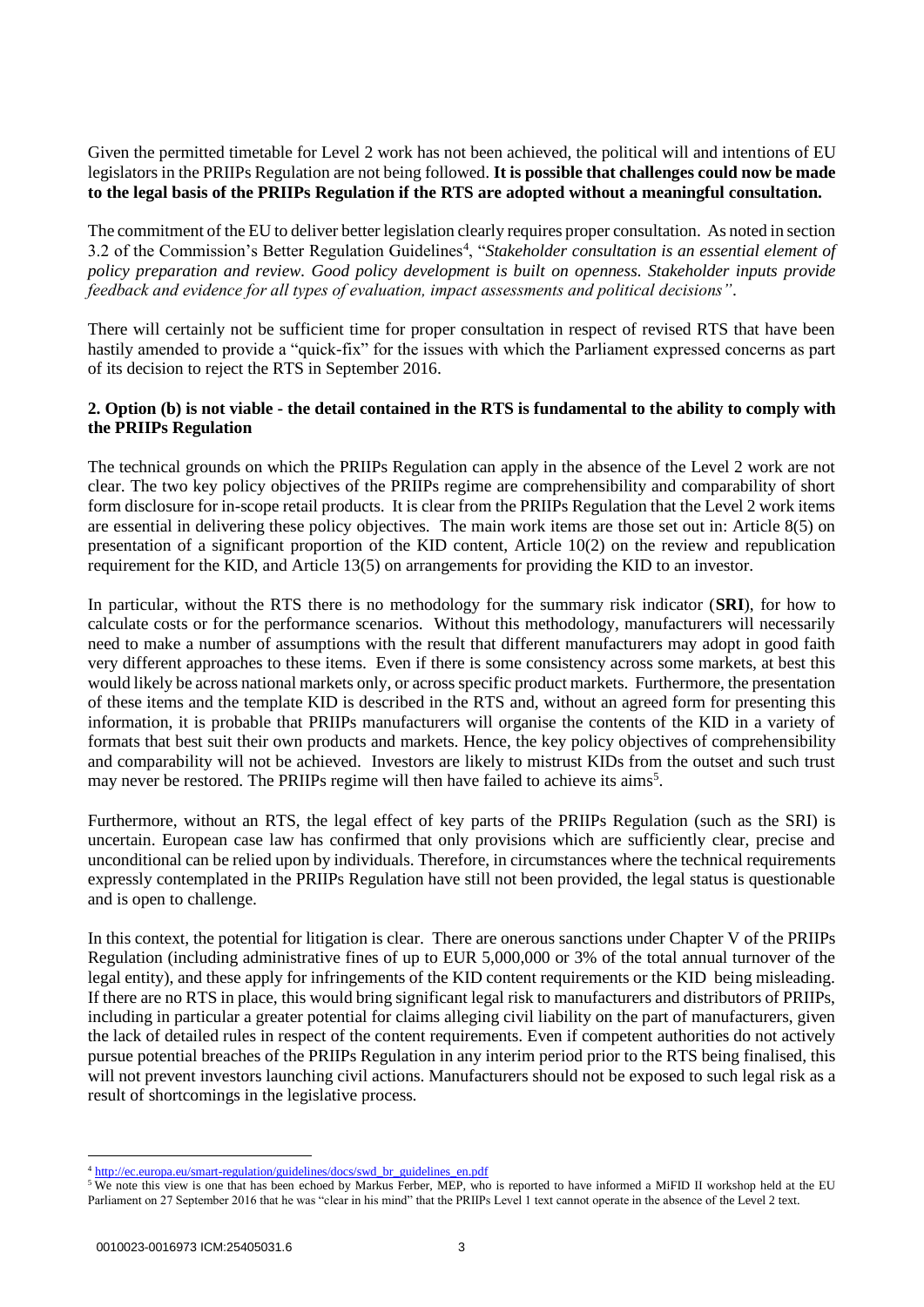Faced with such legal risk and inconsistency and uncertainty, many manufacturers may of course decide this is unacceptable and markets in existing and new PRIIPs products may be very adversely affected.

### **3. Option (c) is now the only viable option - the overwhelming political will is for a delay**

EU Parliament: On 14 September 2016, the European Parliament called on the Commission "*to consider a proposal postponing the application date of Regulation (EU) No 1286/2014 without changing any other provision of level 1 in order to ensure a smooth implementation of the requirements set out in the Regulation and the delegated regulation, and avoid the application of level 1 without RTS being in force in advance<sup>6</sup>* ". The European Parliament's resolution was passed by an overwhelming majority of 602 votes to four (with 12 abstentions).

EU Council: A joint statement by a number of members of the EU Council, representing 24 of the 28 Member States, has also called on the Commission, in the light of the rejection of the RTS, "*to consider postponing only the application date of the PRIIPS Regulation (thus without any change to any other provision of the level 1 Regulation). In our view, the Commission should propose a postponement of the application date by 12 months in order to provide sufficient time to clarify open questions and reach the goals of the PRIIPs Regulation*<sup>7</sup>." These 24 Member States back a one-year delay to the application of the PRIIPs Regulation to 1 January 2018.

ESAs: The Chair of EIOPA, Gabriel Bernardino, also stipulated that he would like a nine month delay to the introduction of the PRIIPs Regulation during the Eurofi Financial Forum conference on 8 September 2016<sup>8</sup>.

Market participants: Many market participants have repeatedly called for a delay<sup>9</sup>.

In short, fundamental flaws and omissions have been identified in the RTS which must be rectified and any change to the RTS cannot be rushed through. There must be sufficient time for industry review and comment to ensure that any proposed amendments are viable and to enable the industry to implement technical solutions and update their systems and models, as well as translation work.

We note that the application of MiFID II/MiFIR has been postponed until 3 January 2018. Given the fact that there is overlap between this legislative package and the PRIIPs Regulation, it would make sense for the PRIIPs Regulation to apply from the same date. The MiFID II regime itself is also a precedent case where implementation was very properly delayed. Similarly, the only viable course of action at this stage is to delay application of the PRIIPs Regulation to give the markets the necessary time to ensure a high quality implementation of the regime in order to protect the interests of retail investors.

### **4. The markets need proper lead-in time to avoid major dislocation**

Firms have been working for several years in order to meet the PRIIPs implementation deadline. Any rushed amendments to the RTS at this stage would not afford markets sufficient time to implement the necessary technical and systems solutions, including translation work. There would also be a real risk that any such rushed amendments would be similarly unfit for purpose as there would be no time for industry review and comment on the proposals. Industry has already expended significant time and cost in preparing for the regime when it has not been clear what is required.

## **5. Level 3 guidelines still not forthcoming**

<sup>1</sup> <sup>6</sup> <http://www.europarl.europa.eu/sides/getDoc.do?pubRef=-//EP//NONSGML+TA+P8-TA-2016-0347+0+DOC+PDF+V0//EN>

<sup>7</sup> <http://data.consilium.europa.eu/doc/document/ST-12160-2016-ADD-1-REV-3/en/pdf>

<http://data.consilium.europa.eu/doc/document/ST-12160-2016-ADD-1-COR-1/en/pdf>

<sup>8</sup> <http://blogs.deloitte.co.uk/financialservices/2016/09/priips-delay-looking-more-likely-but-implementation-timeline-still-challenging.html>

<sup>&</sup>lt;sup>9</sup> See, for example, the statement by Insurance Europe (January 2016), th[e joint letter](http://www.ebf-fbe.eu/wp-content/uploads/2016/04/PRIIPS-Joint-EBF-Insurance-Europe-EFAMA-EUSIPA-letter-27-April-2016.pdf) from Insurance Europe and three other European financial associations of 27 April 2016, and th[e letter](http://www.amice-eu.org/Download.ashx?ID=58199) from the Association of Mutual Insurers and Insurance Cooperatives in Europe (AMICE) at the end of July 2016.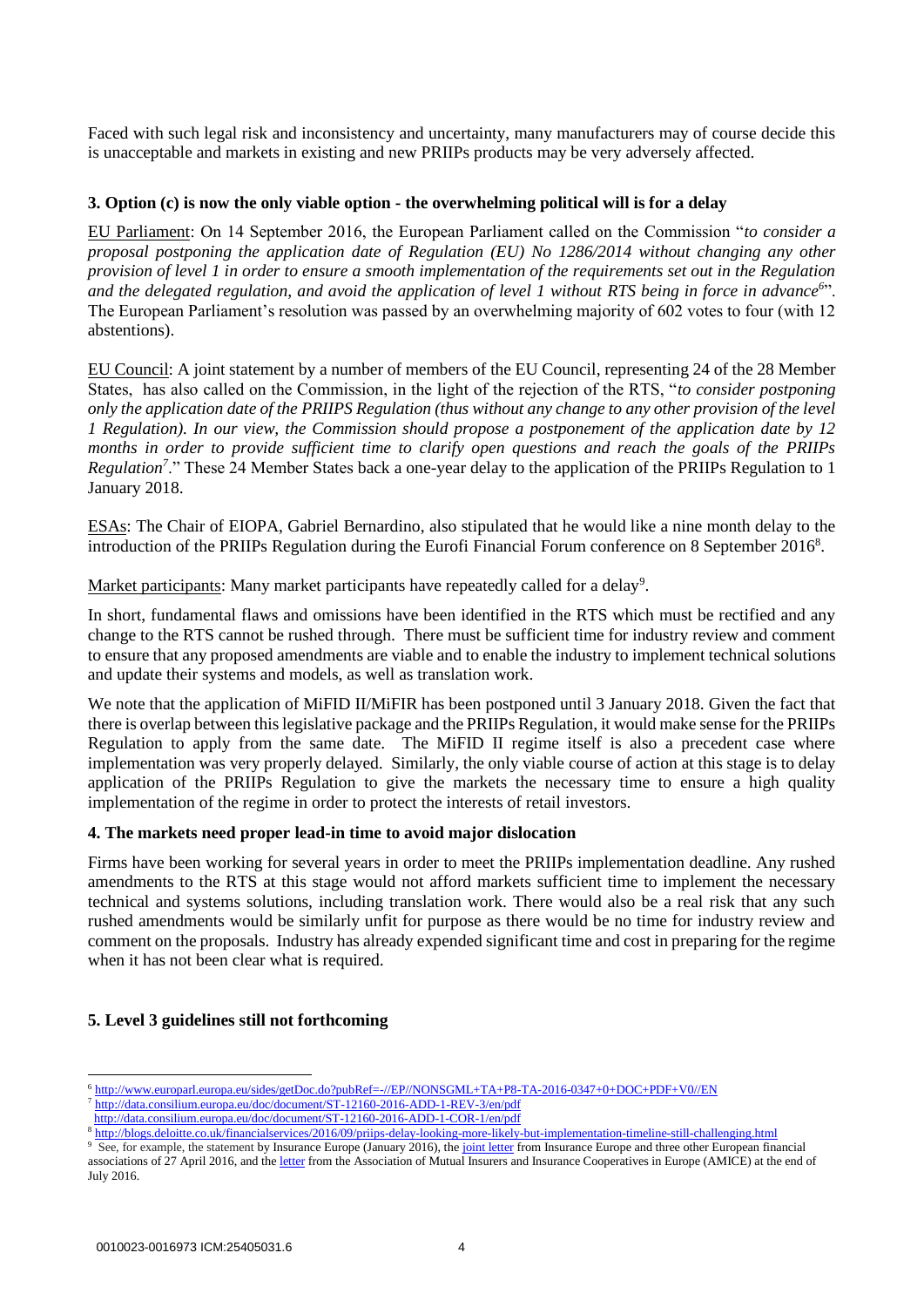The industry has repeatedly raised questions in relation to various key areas of uncertainty in the Level 1 and Level 2 texts. The ESAs announced [an intention](file:///C:/Users/whitbysa/AppData/Roaming/OpenText/DM/Temp/ESAs%20letter:%20https:/esas-joint-committee.europa.eu/Publications/Reports/ESAs_2016_51_ESAs_letter_EP_Council_PRIIPs_QA.pdf) to publish Level 3 guidance by the end of the summer noting the fact that:

*"The timing of implementation has been a key issue arising from consultations with stakeholders and also with members of the Boards of the ESAs. Given the technical challenges in preparing for the implementation, even a six-month window will be challenging for some stakeholders.*

*The ESAs have therefore now focused on developing supporting level three material to aid implementation and consistent supervision of the KID. This material will mainly take the form of 'questions and answers' and relates to the technical methodologies included in the draft PRIIPs RTSs on risk, rewards and cost disclosure requirements.*

*Such questions and answers might notably relate to the technical details of the calculation of actual transaction costs and the calculation of transaction costs for new PRIIPs, as well as the calculation of the market risk and credit risk measures for the different types of PRIIPs.*

*Against that background and in the interest of transparency, the ESAs would like to draw the attention of the European Parliament and the Council to our intention to publish the prepared questions and answers in the course of this summer, so that the publication can best aid implementation of the KID....* 

These Level 3 Q&A are however still not available. We note that Level 3 PRIIPs Q&As are mentioned in the Joint Committee of the European Supervisory Authorities' 2017 work programme (JC 2016 042), but given the time remaining until application of the Level 1 Regulation, there is already no time for the industry to absorb, comment on and implement necessary technical solutions to comply with such Level 3 Q&A.

We would also like to emphasise that any Level 3 guidance should not address issues that should properly be addressed in the Level 2 RTS. Level 3 guidance will lack the legal precision or binding nature of a Delegated Regulation. In the absence of finalised RTS which are fit for purpose, any such Level 3 guidance will almost certainly be confusing and could lead to divergences in interpretation which would run contrary to the stated purpose of the KID to provide comprehensibility and comparability to retail investors.

## **6. Significant risk of divergence**

We note that the press have suggested that the Commission's preferred option, for the sake of consumer protection, is to revise the RTS quickly such that the PRIIPs Regulation can still apply as of 31 December 2016 with guidance to cover the interim period<sup>10</sup> (i.e. Option (a) or (b)).

If the PRIIPs Regulation applies in the absence of finalised RTS, the absence of detailed Level 2 rules at implementation is likely to lead to a patchwork of implementation across jurisdictions and manufacturers. This is confirmed by the final draft  $RTS^{11}$  which state:

*"In the absence of the draft RTS, the obligations in the PRIIPs Regulation – which clearly require summary figures – would, however, in the view of the ESAs, have raised significant cost implications in any case, whilst a lack of consistency across sectors and national markets would significantly reduce the effectiveness of the PRIIPs KID for consumers."*

**<sup>.</sup>** <sup>10</sup> The FT article dated 19 September 2016 entitled ["Priips stalemate risks legal hazards for advisers"](https://www.ftadviser.com/2016/09/19/investments/europe/priips-stalemate-risks-legal-hazards-for-advisers-6SeALx5DW2W5prdF00niPP/article.html) states:

<sup>&</sup>quot;*Vanessa Mock, European Commission spokesperson for financial services, said the body's best option was to "work quickly" to amend the RTS and*  have this approved within the deadline. Ms Mock said the commission still wanted the Kid to be applied by January 1 for the sake of "consumer" *protection", and suggested the organisation and its regulatory authorities could provide guidance to cover the interim period*."

<sup>&</sup>lt;sup>11</sup> Final draft Regulatory Technical Standards dated 31 March 2016: [https://www.esma.europa.eu/sites/default/files/library/jc\\_2016\\_21\\_final\\_draft\\_rts\\_priips\\_kid\\_report.pdf](https://www.esma.europa.eu/sites/default/files/library/jc_2016_21_final_draft_rts_priips_kid_report.pdf)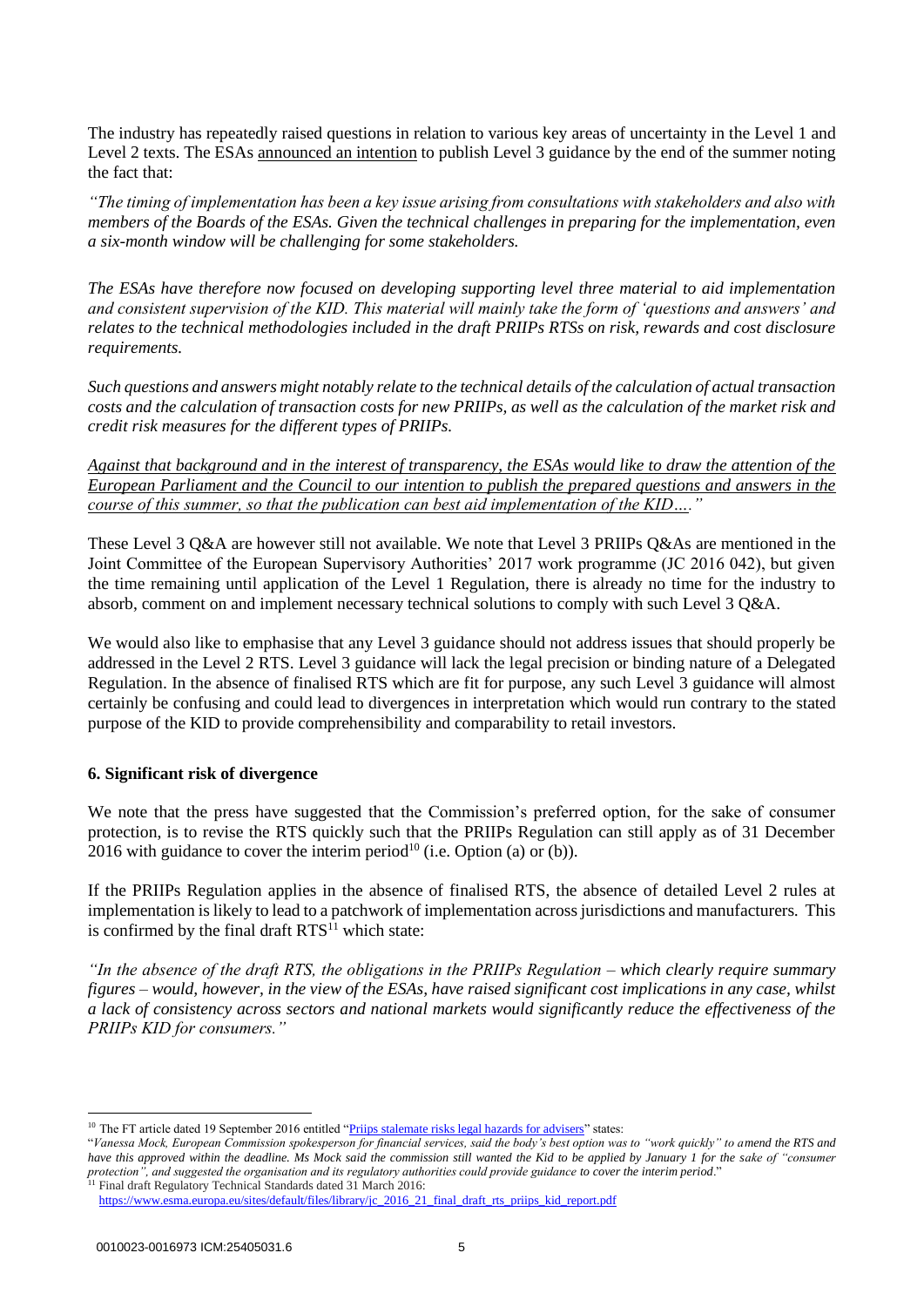For these reasons we believe any attempt to quickly fix the issues in the Level 2 text in order to meet the 31 December 2016 deadline is misguided.

#### **Conclusion:**

If the PRIIPs Regulation applies without RTS, even if there is detailed Level 3 guidance, it will be impossible for the PRIIPs Regulation to be applied in a coherent and efficient manner across the EU and across sectors. This runs contrary to the very purpose of the PRIIPs Regulation. Any "soft" approach to enforcement taken by regulators will not remove the risk of potential civil liability for manufacturers.

Even if the flaws and omissions in the RTS are quickly rectified prior to 31 December 2016, there is now insufficient time for firms to meet the implementation deadline.

As a result, the JAC considers that the only viable option that allows for the effective implementation of the PRIIPs Regulation at this point is for the application of the PRIIPs Regulation to be delayed by one year to the 3 January 2018 in order to allow for the Level 2 text to be amended, agreed and consulted on. It will also allow for manufacturers and product distributors to implement technical solutions and systems updates and deliver these in a coordinated way with the MiFID II changes.

Yours faithfully,

Mr. Alderman Timothy R Hailes, JP

**Alderman Tim Hailes, JP Chairman, Joint Associations Committee** JAC contact, Fiona Taylor, ISDA ftaylor@isda.org, 0044 203 808 9707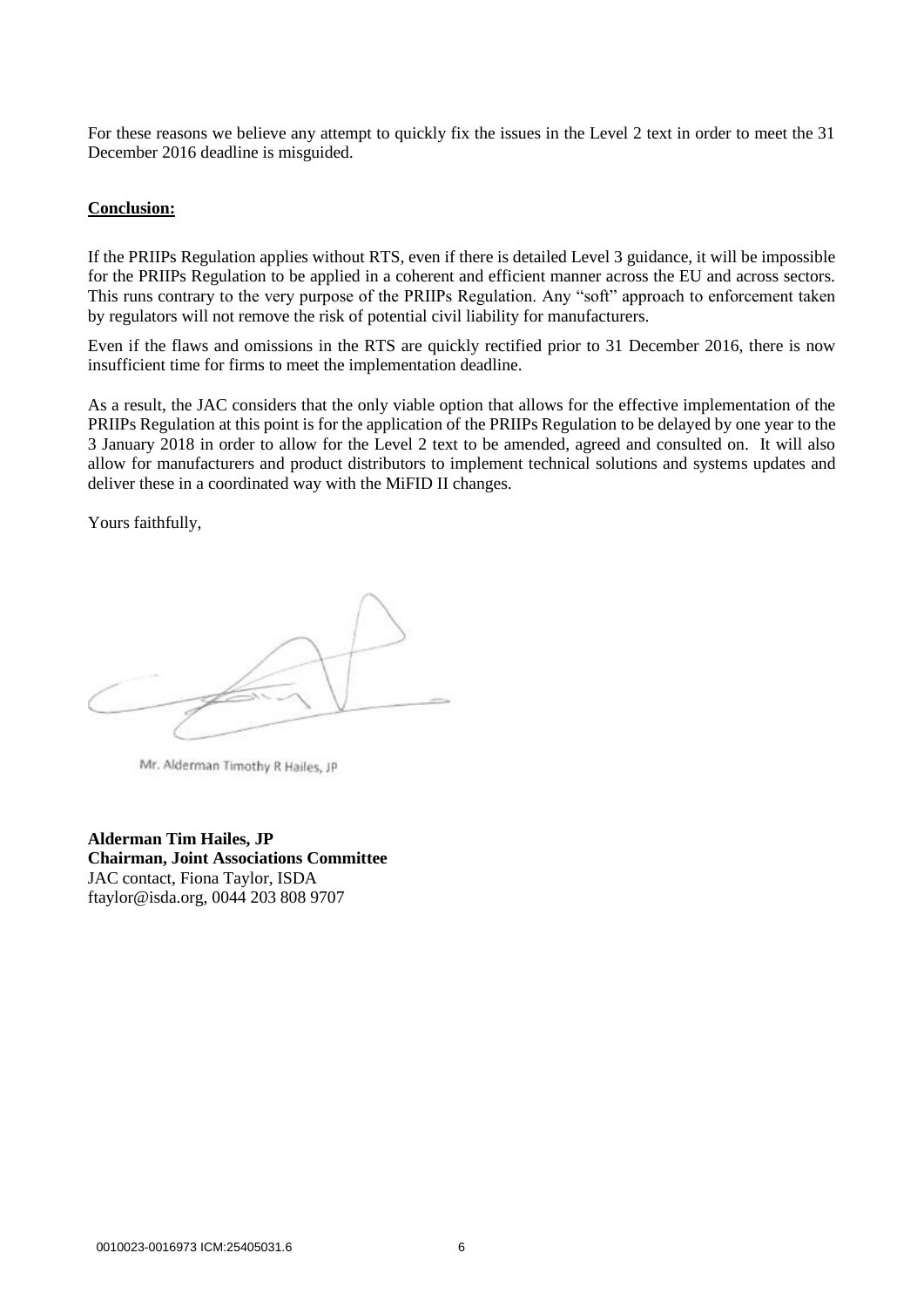## **APPENDIX 1**

## **PARTICIPATING ASSOCIATIONS**

### **About the Joint Associations Committee**

The JAC is sponsored by multiple associations with an interest in structured products, including the International Swaps and Derivatives Association (**ISDA**), the International Capital Market Association (**ICMA**), the Global Foreign Exchange Division of the Global Financial Markets Association (**GFMA**) and FIA. The members of the JAC comprise most of the major firms (both financial institutions and law firms) involved in the creation, and to some extent, distribution of structured securities, which are distributed to retail investors.

## **About FIA**

[FIA](https://fia.org/) is the leading global trade organisation for the futures, options and centrally cleared derivatives markets, with offices in London, Singapore and Washington, D.C. FIA's membership includes clearing firms, exchanges, clearinghouses, trading firms and commodities specialists from more than 48 countries as well as technology vendors, lawyers and other professionals serving the industry. FIA's mission is to support open, transparent and competitive markets, protect and enhance the integrity of the financial system, and promote high standards of professional conduct.

## **About GFMA**

The Global Foreign Exchange Division of the Global Financial Markets Association (GFMA) was formed in co-operation with the Association for Financial Markets in Europe (AFME), the Securities Industry and Financial Markets Association (SIFMA) and the Asia Securities Industry and Financial Markets Association (ASIFMA). Its members comprise 24 global FX market participants, collectively representing more than 80% of the FX inter-dealer market. Both the GFXD and its members are committed to ensuring a robust, open and fair marketplace and welcome the opportunity for continued dialogue with global regulators.

More information is available at: [www.gfma.org/initiatives/ForeignExchange-\(FX\)/Foreign-Exchange-\(FX\)/.](http://www.gfma.org/initiatives/ForeignExchange-(FX)/Foreign-Exchange-(FX)/)

## **About ICMA**

ICMA represents financial institutions active in the international capital market; its members are located in 55 countries, including all the world's main financial centres. ICMA's market conventions and standards have been the pillars of the international debt market for over 40 years, providing the framework of rules governing market practice which facilitate the orderly functioning of the market. ICMA actively promotes the efficiency and cost effectiveness of the capital markets by bringing together market participants including regulatory authorities and governments. For more information see: [www.icmagroup.org.](http://www.icmagroup.org/)

ICMA is listed on the EU Register of Interest Representatives, registration number 0223480577-59.

### **About ISDA**

Since 1985, ISDA has worked to make the global derivatives markets safer and more efficient. Today, ISDA has over 850 member institutions from 67 countries. These members comprise a broad range of derivatives market participants, including corporations, investment managers, government and supranational entities, insurance companies, energy and commodities firms, and international and regional banks. In addition to market participants, members also include key components of the derivatives market infrastructure, such as